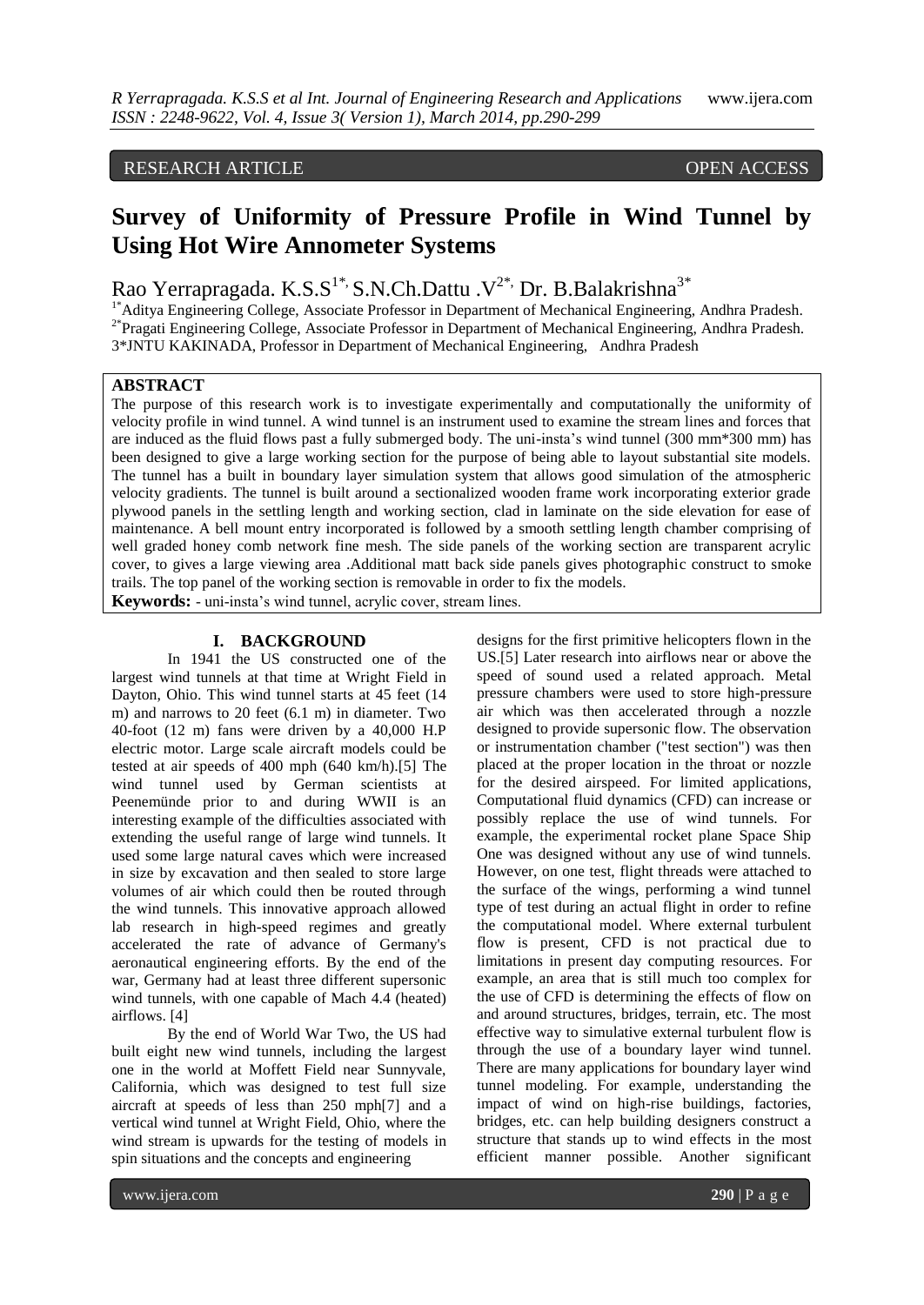application for boundary layer wind tunnel modeling is for understanding exhaust gas dispersion patterns for hospitals, laboratories, and other emitting sources. Other examples of boundary layer wind tunnel applications are assessments of pedestrian comfort and snow drifting. Wind tunnel modeling is accepted as a method for aiding in Green building design. For instance, the use of boundary layer wind tunnel modeling can be used as a credit for Leadership in Energy and Environmental Design (LEED) certification through the U.S. Green Building Council. Wind tunnel tests in a boundary layer wind tunnel allow for the natural drag of the Earth's surface to be simulated. For accuracy, it is important to simulate the mean wind speed profile and turbulence effects within the atmospheric boundary layer.

Most codes and standards recognize that wind tunnel testing can produce reliable information for designers, especially when their projects are in complex terrain or on exposed sites. In the USA many wind tunnels have been decommissioned in the last 20 years, including some historic facilities. Pressure is brought to bear on remaining wind tunnels due to declining or erratic usage, high electricity costs, and in some cases the high value of the real estate upon which the facility sits. On the other hand CFD validation still requires wind-tunnel data, and this is likely to be the case for the foreseeable future. Studies have been done and others are under way to assess future military and commercial wind tunnel needs, but the outcome remains uncertain.[6] More recently an increasing use of jet-powered, instrumented unmanned vehicles ["research drones"] has replaced some of the traditional uses of wind tunnels.[7]

## **II. OPERATION OF WIND TUNNEL**

Mount the model as per requirements. Calibrate the strain gauge balance to indicate an initial value of life force  $= 25$ kg, drag force  $=$ 2kg.Connect the pressure tapings to the manometer board and note the angle of incidence or angle of attack and set the smoke generator for operation. Then start the axial flow fan by switching on the starter switch. Note down the differential manometer readings, to calculate the free stream velocity  $V = C\sqrt{2gh}$ . Adjust the side window opening by operating the handle connected to it. Note the readings of the simple u-tube manometer which is connected to the pressure tapings. Repeat the procedure by adjusting the velocity and also for different angles of incidence.

## **III. LITERAL SURVEY**

According to E.G.Tulapurkara, assistant professor in IIT (Madras) experimental investigation of morels method for wind tunnel contraction the

following thesis were made for improve the design of a good wind tunnel. The contraction on the nozzle is an important component of a wind tunnel. As the flow passes through the contraction it accelerates and this results in a reduction of non-uniformity and turbulence level of the stream. In practical contractions, which are of finite length, one finds that adverse pressure gradients are present at the ends of the contraction (Bradshaw and Pankhurst, 1964). The axial velocity is higher than the velocity near the wall at the entry to the contraction and at the exit the velocity near the wall (i.e.; outside the boundary layer) is higher than that on the axis.

Thus for a good performance nozzle contour should give low adverse pressure gradients at the ends of contraction so that no separation of flow takes place, the boundary layer thickness at the exit should be small and non-uniformity in the velocity distribution at the exit must be small.. A good contour should achieve these with a small length to upstream diameter (D1) ratio nearly fifteen methods to obtain the shape of contraction. Bradshaw and Pankhurst (1964) recommended a contraction ratio of 12 for a good low turbulence wind tunnel. However, many wind tunnels in common use have smaller contraction ratios of the order of 4.Hence contractions with area ratio of 12 and T2 i.e., 3.434 are chosen for the present investigation. The diameter of the settling chamber ahead of the contraction is 250mm.Velocity in settling chamber is 4m/sec .Hence the value of Cpl. Based on experience of Tulapukara (1980) and the recommendation of morel (1975) an acceptable value for the exit no uniformity is chosen as 2%. This requires the CPC to be less than 0.057.A value of 0.005 for Cpc is chosen. These values of CPL and CPC give the X=0.537 and L/D1=0.858 for C=12 and X=0.332 and L/D1=0.858. We get D2 equal to 72.17mm and 134.32m similarly experimental setup and technique. The velocity in settling chamber is 4m/s. This would be nearly the settling chamber velocity is most of wind tunnels with test section speed between 50 to 60 m/s and contraction ratio between 12 to 16. The velocity distribution at ends of contraction ratio and along the axis is obtained from measurements of total pressure and static pressure using PILIOL and static tubes. Micrometer FC012 made by Furness control LTD of UK are used for pressure tubes. Typical readings of manometer during velocity measurement near the inlet and exit were 1.3 0.5. The velocity distribution at the ends and distribution of axial velocity and wall velocity along the contraction are shown and C=3.464 respectively R1 and R2 in these figures are the radii of contraction at inlet and exit.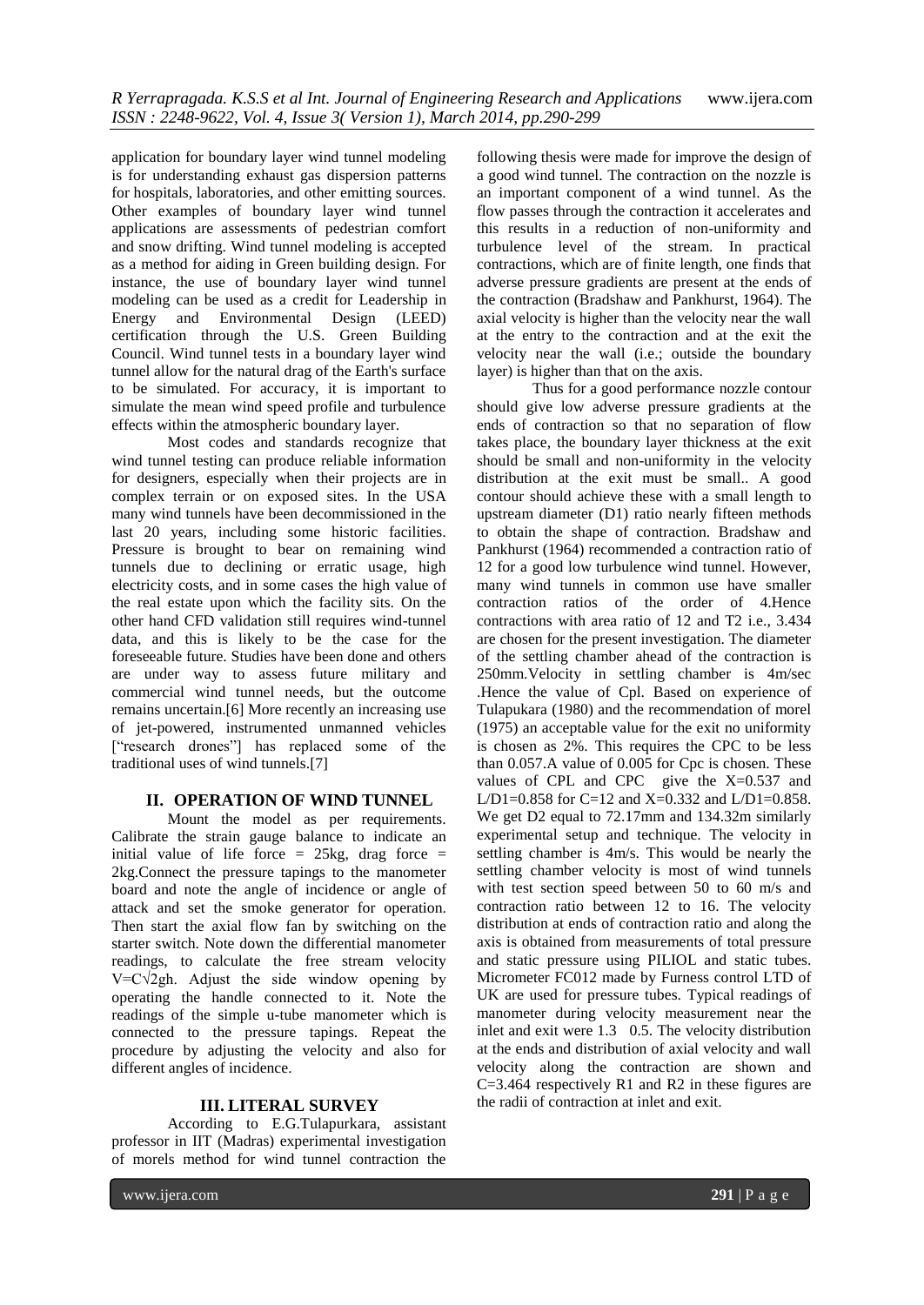## **IV. HOTWIRE ANENOMETER SYSTEM**

The turbulence measurement in the boundary layer and in the wake region was carried out using the hot wire anemometer. The hot wire anemometer system consists of the following modules. 56C01 Constant Temperature Anemometer (Two No's) , 56C17 Bridge (Two No's), 56N21 linearizer (Two No's) , 56N20 signal conditioner (Two No's) , 56N23, Analog Processer Unit, 56N22 Mean Value Unit , 56N25 RMS Unit.

#### TABULAR COLUMN:

## **V. PRESSURE MEASUREMENT**

The transverse mechanism was ended upon the test section of the tunnel. The probe was tightened to the transverse mechanism and introduced vertically into the Test section of the wind tunnel. Five hose connections were made between probe and the manometer. All leakages in the wind tunnel were checked and sealed. The start button was pushed on and the following parameters were entered into record by transferring the probe from 5mm at the top of the test section of wind tunnel to 300 mm bottom of test section in 6 steps.

| Distance  | Pressure    | Pressure       | Pressure    | Pressure    | Pressure    | Total       | <b>Static</b> |
|-----------|-------------|----------------|-------------|-------------|-------------|-------------|---------------|
| of        | P1          | P <sub>2</sub> | P3          | P4          | <b>P5</b>   | Pressure    | Pressure      |
| Probe     | In          | In             | In          | In          | In          | $(PT)$ In   | $(Ps)$ In     |
| Traversed | Mega        | Mega           | Mega        | Mega        | Mega        | Mega        | Mega          |
| (Y)       | <b>bars</b> | <b>bars</b>    | <b>bars</b> | <b>bars</b> | <b>bars</b> | <b>bars</b> | <b>bars</b>   |
| mm        | (mbar)      | (mbar)         | (mbar)      | (mbar)      | (mbar)      | (mbar)      | (mbar)        |
| 5         | $-32.5$     | $-45.6$        | $-45.6$     | $-34.2$     | $-33$       | $-32.45$    | $-32.39$      |
| 61        | $-32.4$     | $-46.5$        | $-46.5$     | $-34.3$     | $-32.7$     | $-32.39$    | $-32.35$      |
| 122       | $-33$       | $-46.3$        | $-46.3$     | $-34.3$     | $-32.6$     | $-32.9$     | $-32.9$       |
| 183       | $-32.3$     | $-46.6$        | $-46.6$     | $-34$       | $-32.8$     | $-32.89$    | $-32.8$       |
| 244       | $-31.9$     | $-44.3$        | $-44.3$     | $-33.8$     | $-32.3$     | $-31.89$    | $-31.84$      |
| 300       | $-42.6$     | $-44.1$        | $-44.1$     | $-43.6$     | $-43.4$     | $-42.6$     | $-42.53$      |

Table No: 1



Figure No: 1 LINE SKETCH OF A WIND TUNNEL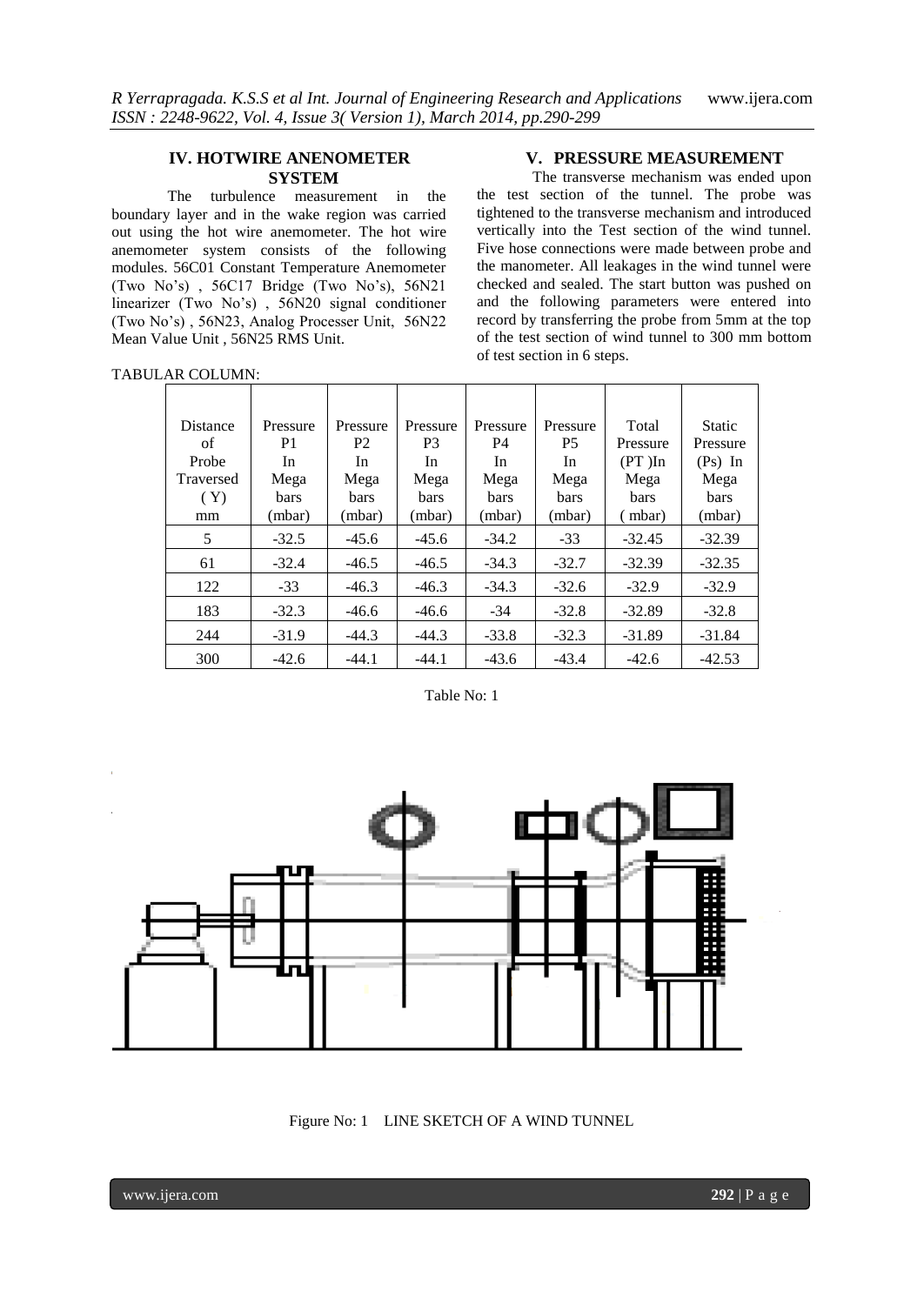

Figure No: 2 EXPERIMENTAL SET UP



Figure No : 3 TEST FOR FINDING THE TUNNEL SPEED



Figure No 4: VELOCITY DISTRIBUTION CURVE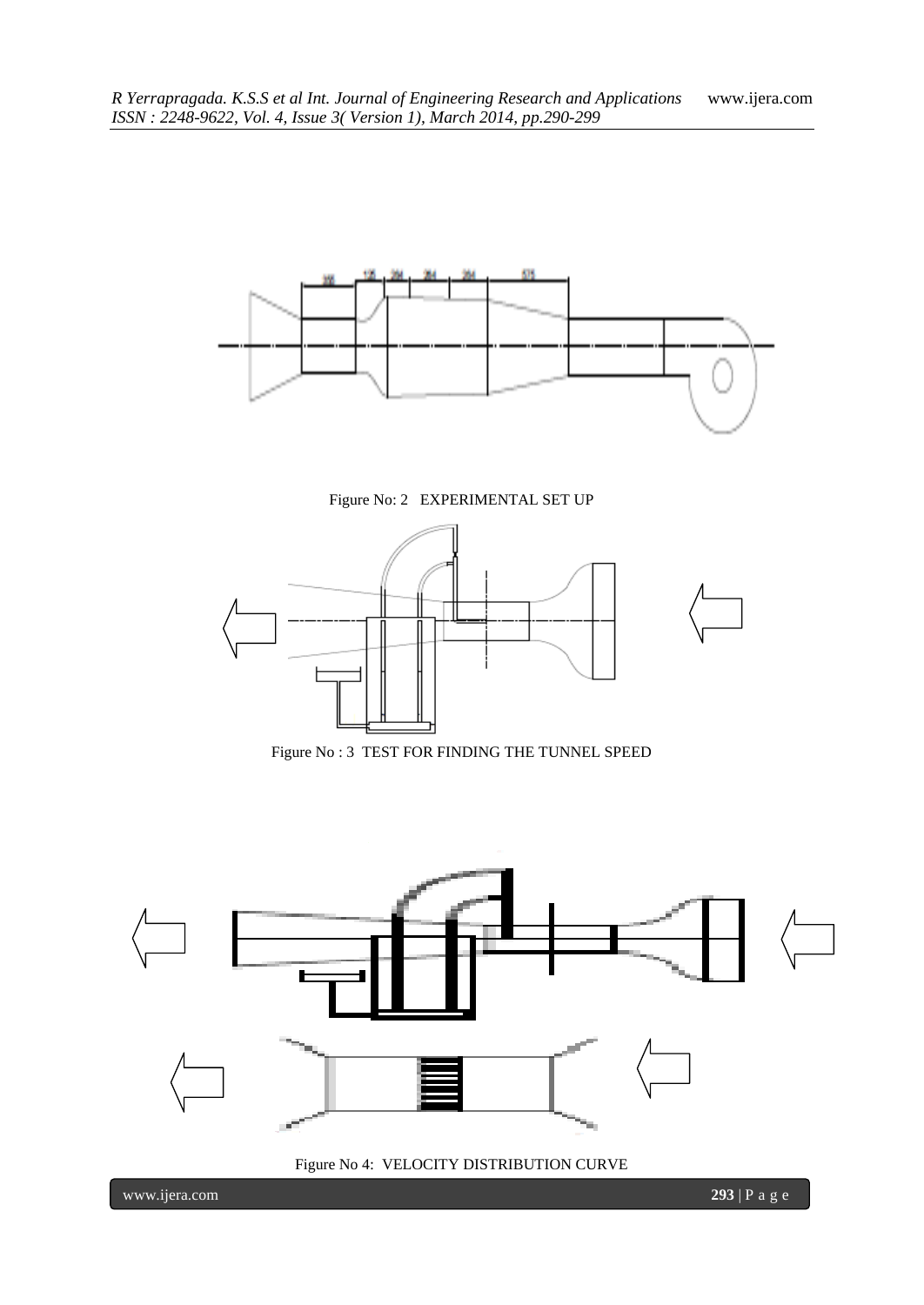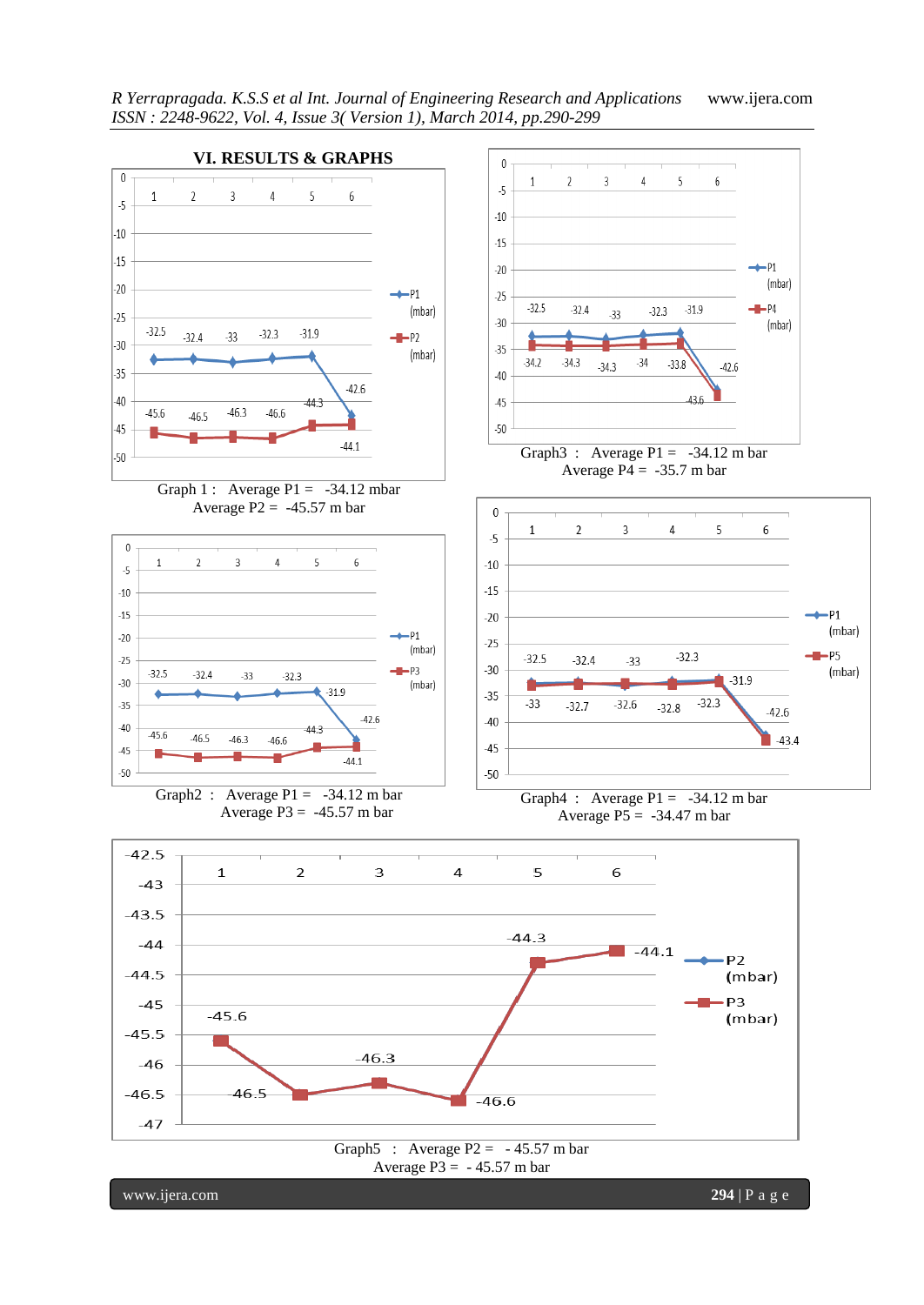

www.ijera.com **295** | P a g e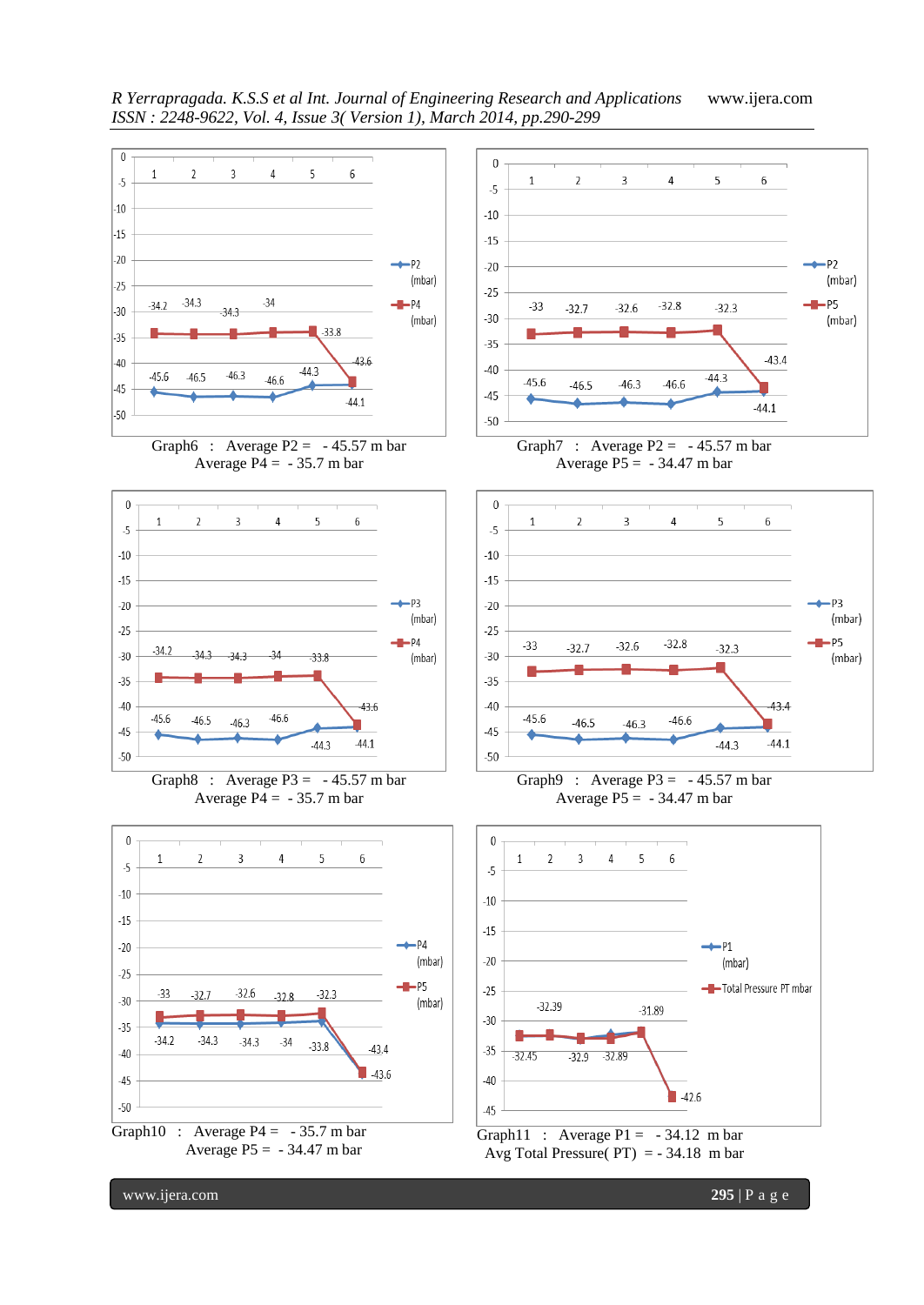

Graph12 : Average  $P2 = -45.57$  m bar Avg Total Pressure ( $PT$ ) = -34.18 m bar



Graph14 : Average  $P4 = -35.7$  m bar Avg Total Pressure ( $PT$ ) = -34.18 m bar



Graph16 : Average  $P1 = -34.12$  m bar Avg Static Pressure ( PS) = - 34.13 m bar







Graph15 : Average  $P5 = -34.47$  m bar Avg Total Pressure ( $PT$ ) = -34.18 m bar





www.ijera.com **296** | P a g e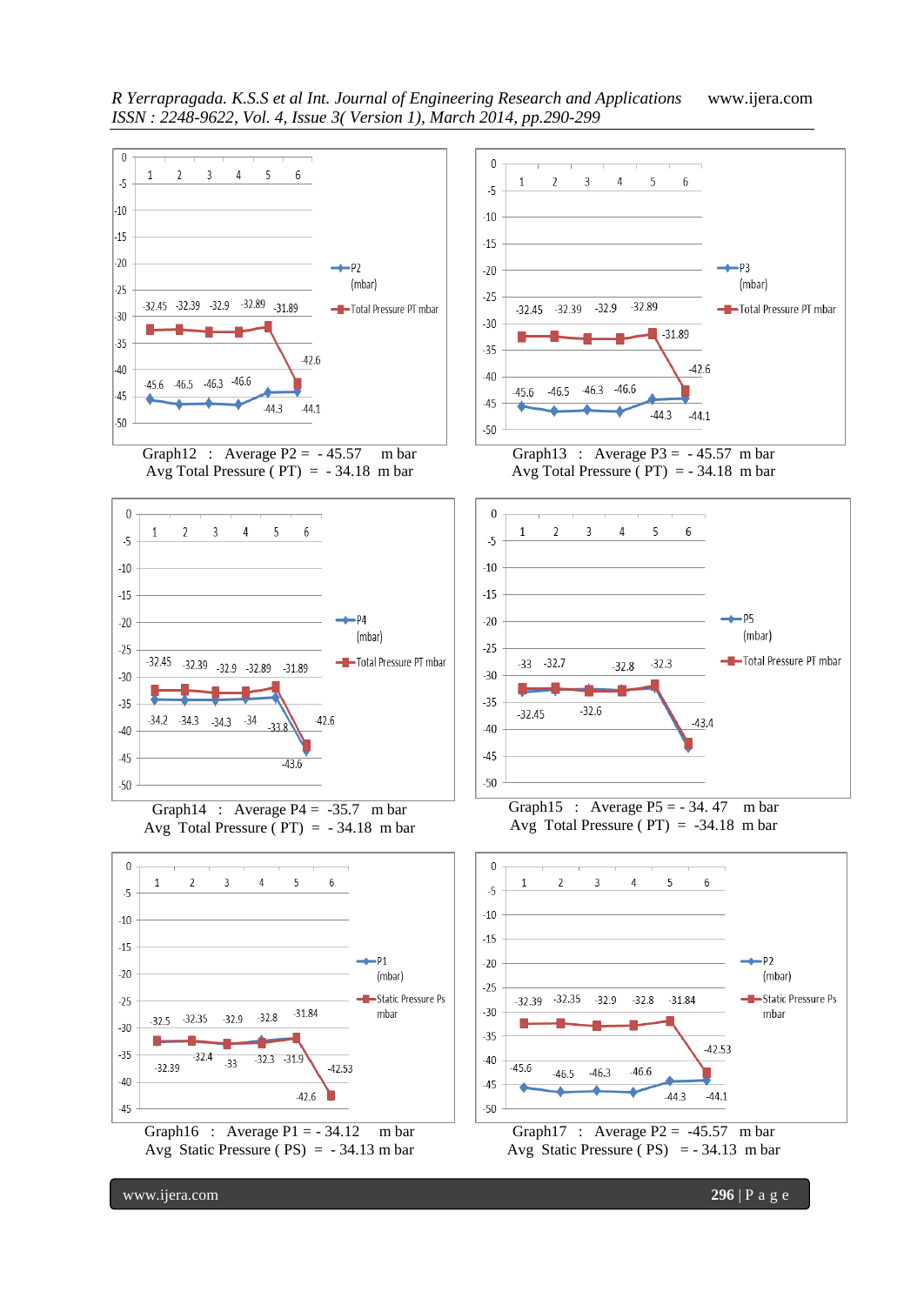

Graph18 : Average  $P3 = -45.57$  m bar Avg Static Pressure ( $PS$ ) = -34.13 m bar









Graph19 : Average  $P4 = -35.7$  m bar Avg Static Pressure ( $PS$ ) = -34.13 m bar



Graph21 : Average  $P1 = -34.12$  m bar Avg Distance of Probe = 152.5 mm



www.ijera.com **297** | P a g e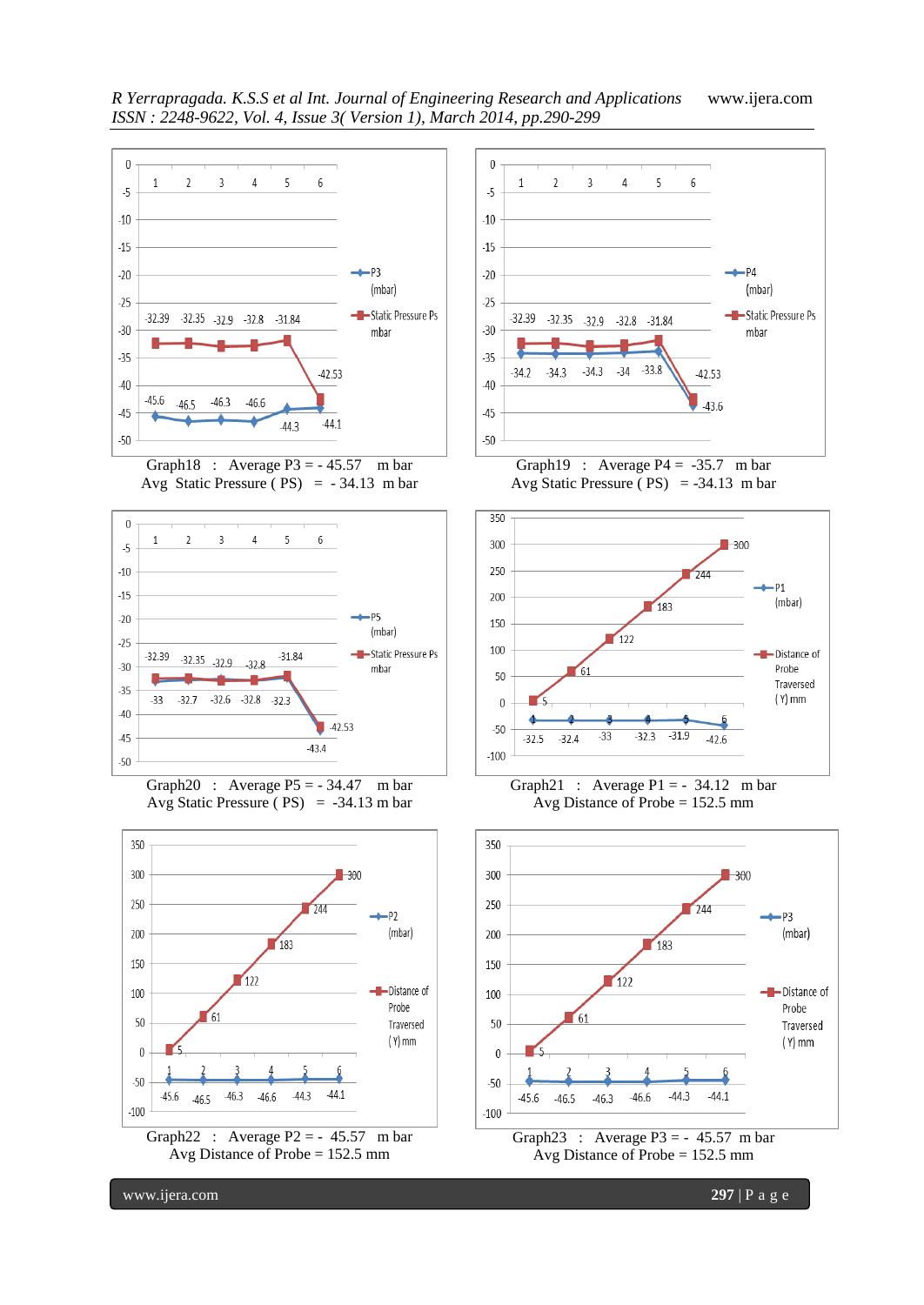

Graph24 : Average  $P4 = -35.7$  m bar Avg Distance of Probe = 152.5 mm



Graph26 : Average  $PT = -34.18$  m bar Avg Distance of Probe = 152.5 mm

## **VII. CONCLUSION**

We find the average actual static pressure value is -34. 13 m bar and average total pressure value is – 34.mbar. The pressure variations at poistions P2 & P3 are identical. Similarly at postions P1, P4, P5 found small marigianl changes. We analyze that the pressue distribution of fluid is uniform. We can see clear picture of deviation in the graphs plotted as Pressure and its components Vs. the transverse distance of the probe in the test section of the wind tunnel.

## **VIII. REASON FOR NONUNIFORMITY FLOW OF FLUID**

The reason behind is may be due to the poor design of the wind tunnel section side. The contact ratio must be around 16 for to get a uniform flow.



Graph25 : Average  $P5 = -34.47$  m bar Avg Distance of Probe = 152.5 mm



Graph27 : Average  $PS = -34.13$  m bar Avg Distance of Probe = 152.5 mm

But the contact ratio our wind tunnel is around 9. i.e., a1 =  $900 \times 900$  mm, a2 =  $300 \times 300$  mm. The contact ratio =  $a1/a2 = 9$  which is below the required. It is also due to the poor design of the suction side.

#### **REFERENCES**

- [1] Bossel. H.H. 1969 "Computations of Axisymmetric Contractions," AIAA Journal Volume 7 no.10 PP 2017-2020.
- [2] Bradshaw. P & Pankhurust.R.C. 1964, "The Design of Low Speed Wind Tunnels", Progress in Aeronautical Sciences Volume 5. Kuchenmann.D and Sterne. L.H.G Editors Pergamum Press PP 1-69.
- [3] Chmiclewski, GE 1974, "Boundary Layer Consideration in design of Aerodynamic